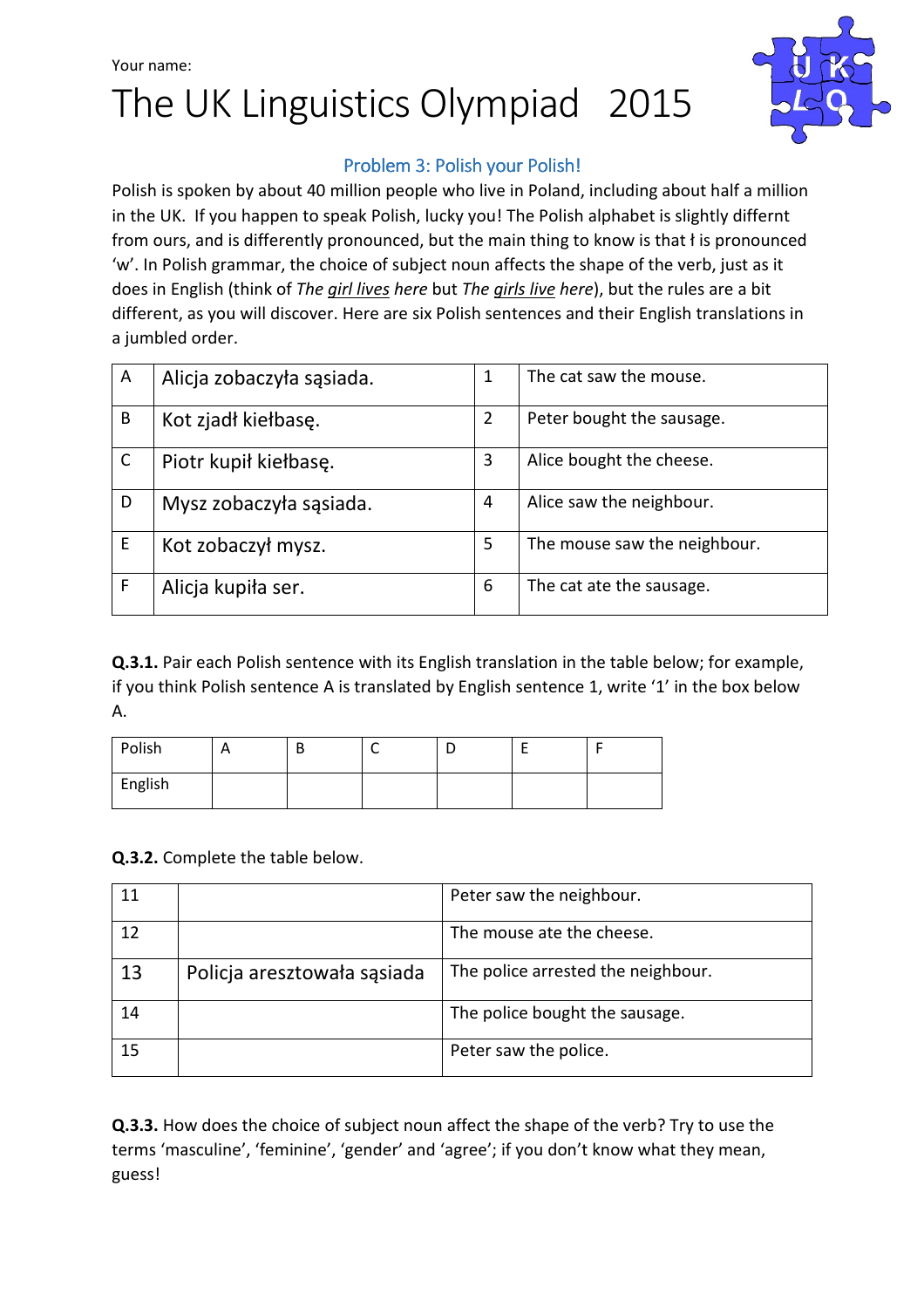Your name:

# The UK Linguistics Olympiad 2015



### Problem 3: Polish your Polish! - solution (18 points)

Scoring

- Q.3.1. 1 point for each correct pairing. (max 6)
- Q.3.2. 2 for each correct translation, 1 if there is a copying error. Don't accept wrong endings on the verbs (highlighted). (max 8)
- $Q.3.3.$  (max 4)
- 4 for a perfect answer which uses all the terms correctly and gives the same information as the model answer.
- 3 if the answer doesn't mention ł (which occurs on every verb, so it's general it marks the past participle, in fact).
- 2 or 1 for less good answers that give some relevant information.

| <u>,</u><br>3.1 | Polish  | A | D | - |  |
|-----------------|---------|---|---|---|--|
|                 | English |   |   |   |  |

| 3.2. | 11 | Piotr zobaczył sąsiada.     | Peter saw the neighbour.              |
|------|----|-----------------------------|---------------------------------------|
|      | 12 | Mysz zjadła ser.            | The mouse ate the cheese.             |
|      | 13 | Policja aresztowała sąsiada | The police arrested the<br>neighbour. |
|      | 14 | Policja kupiła kiełbasę     | The police bought the<br>sausage.     |
|      | 15 | Piotr zobaczył Policja      | Peter saw the police.                 |

3.3. The verb agrees in gender with the subject noun; so if the subject noun is masculine, the verb has no suffix after *I*, but if the subject noun is feminine, the verb ends in  $-\text{Ia}$ .

### **Commentary**

Here's one way into this problem, but there are many others.

- 1. The names are a strong clue, so look for Polish words that look like Alice and Peter: Alicja and Piotr. You find Alice in two English sentences (3, 4) so these must match Polish sentences A and F, but at this stage we don't know which is which. But Peter and Piotr only occur in one sentence each, so  $C = 2$ .
- 2. This 'Peter' sentence includes 'bought', and so does one of the 'Alice' sentences: 3. But which of A and F could mean 3, 'Alice bought the cheese'? It must be the one that contains